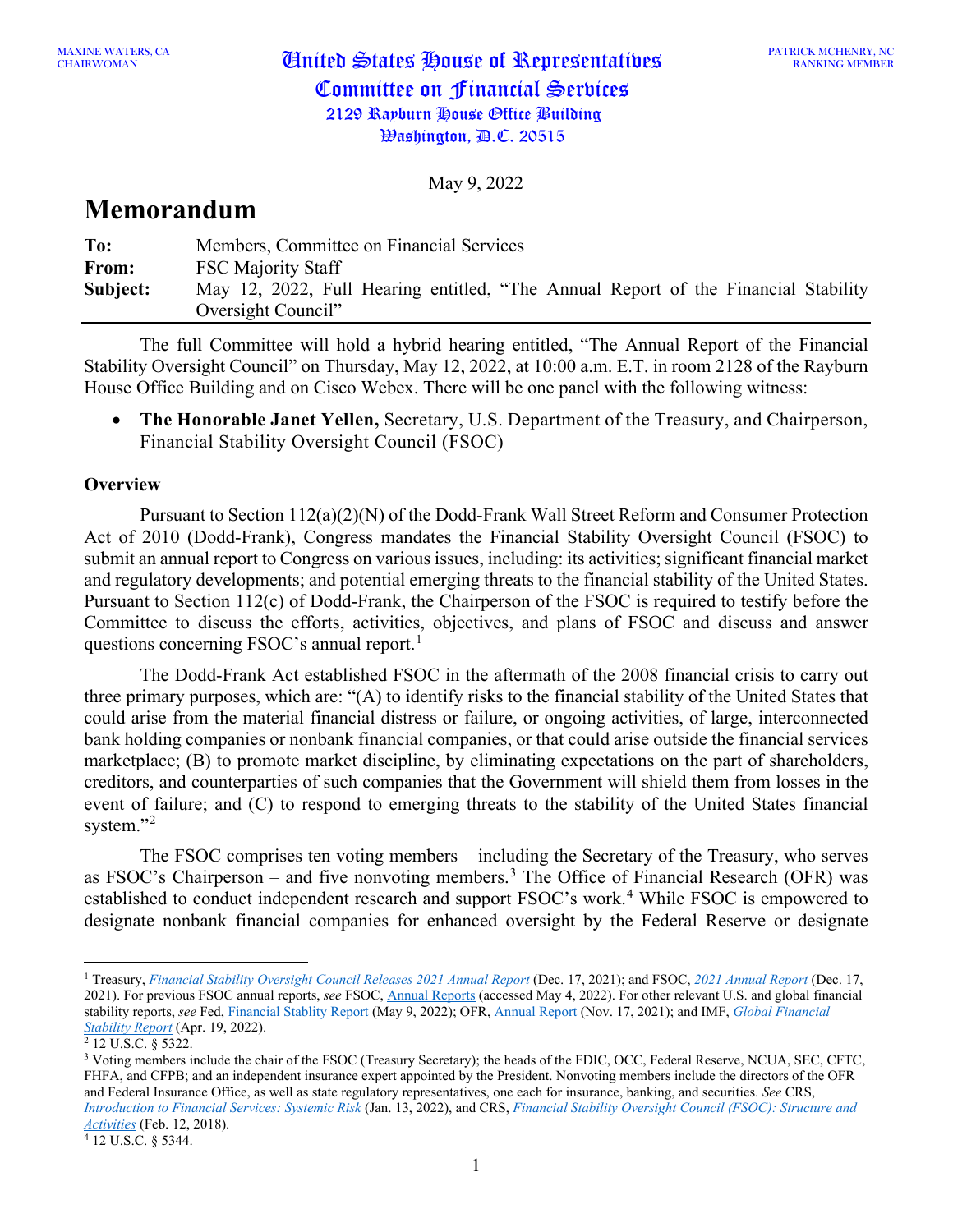systemically important financial market utilities (SIFMUs),<sup>[5](#page-1-0)</sup> FSOC can generally only recommend—but not compel— member agencies to undertake regulatory changes.

A summary of FSOC's 2021 annual report and recent activities are described below.[6](#page-1-1)

#### **Potential Threats to Financial Stability**

According to FSOC's 2021 annual report, "Regulatory reforms after the 2008 financial crisis strengthened the ability of the financial system to withstand a shock or an economic downturn. However, risks to U.S. financial stability today are elevated compared to before the pandemic… At the onset of the pandemic, the financial crisis in March 2020 has also made some vulnerabilities more salient." The report identified the following areas of risks and vulnerabilities to financial stability:

*Climate-related financial risk.* In May 2021, President Biden issued Executive Order 14030, directing the Treasury Secretary to engage with FSOC members on climate-related financial risks and report on the FSOC's activities.<sup>[7](#page-1-2)</sup> In October 2021, the FSOC issued a detailed report on climate-related financial risk, which found that "Climate change is an emerging threat to the financial stability of the United States."[8](#page-1-3) The report described "physical risks" as economic and financial losses stemming from "harm to people and property arising from acute, climate-related disaster events such as hurricanes, wildfires, floods, and heatwaves as well as longer-term chronic phenomena such as higher average temperatures, changes in precipitation patterns, sea-level rise, and ocean acidification."[9](#page-1-4) The report also described "transition risks," or "stresses to certain institutions or sectors arising from the shifts in policy, consumer and business sentiment, or technologies associated with the changes necessary to limit climate change."[10](#page-1-5) At its December 2021 meeting, the FSOC voted to establish a Climate-related Financial Risk Committee within the  $FSOC<sup>11</sup>$  $FSOC<sup>11</sup>$  $FSOC<sup>11</sup>$ .

*Corporate credit.* FSOC noted that the average leverage of non-financial corporations is high relative to historical norms, particularly for the airline, hospitality and leisure, and restaurant sectors. FSOC recommended that member agencies monitor non-financial business leverage, asset valuations, and the financial sector's ability to manage severe simultaneous losses.<sup>[12](#page-1-7)</sup>

*Short-term wholesale funding markets.* FSOC highlighted how money market funds (MMFs) can liquidate assets in short-term funding markets to meet redemptions, amplifying stress in those markets. FSOC also noted recent episodes of stress in the repurchase agreement (repo) markets, specifically when there were large spikes in repo rates in September 2019 and March 2020. FSOC observed that reliance on repo funding by hedge funds and other leveraged investors can also amplify stress in these short-term funding markets in response to deleveraging pressure.<sup>[13](#page-1-8)</sup> Building on a December 2020 report on MMFs by the President's Working Group on Financial Markets  $(PWG)^{14}$  $(PWG)^{14}$  $(PWG)^{14}$  and a request for comment by the Securities and Exchange Commission (SEC) in February 2021,<sup>[15](#page-1-10)</sup> FSOC recommended regulators continue to examine and address structural vulnerabilities in these short-term funding markets.<sup>[16](#page-1-11)</sup>

<span id="page-1-0"></span><sup>5</sup> FSOC, *[Designations](https://www.treasury.gov/initiatives/fsoc/designations/Pages/default.aspx)* (accessed May 4, 2022).

<span id="page-1-1"></span><sup>6</sup> Treasury, *[Financial Stability Oversight Council Releases 2021 Annual Report](https://home.treasury.gov/news/press-releases/jy0541)* (Dec. 17, 2021); and FSOC, *[2021 Annual Report](https://home.treasury.gov/system/files/261/FSOC2021AnnualReport.pdf)* (Dec. 17, 2021). *Also see* FSOC[, Annual Reports](https://home.treasury.gov/policy-issues/financial-markets-financial-institutions-and-fiscal-service/fsoc/studies-and-reports/annual-reports) (accessed May 4, 2022) for previous FSOC annual reports.

<span id="page-1-2"></span><sup>7</sup> White House, *[Executive Order on Climate-Related Financial Risk](https://www.whitehouse.gov/briefing-room/presidential-actions/2021/05/20/executive-order-on-climate-related-financial-risk/)* (May 20, 2021).

<span id="page-1-3"></span><sup>8</sup> FSOC, *[FSOC Report on Climate-Related Financial Risk,](https://home.treasury.gov/system/files/261/FSOC-Climate-Report.pdf)* (Oct. 2021).

<span id="page-1-4"></span> $9$  *Id.* 

<span id="page-1-6"></span><span id="page-1-5"></span><sup>10</sup> *Id*.

<sup>11</sup> FSOC, *[2021 Annual Report](https://home.treasury.gov/system/files/261/FSOC2021AnnualReport.pdf)* pp. 137-140, 157 (Dec. 17, 2021).

<span id="page-1-7"></span><sup>12</sup> FSOC, *[2021 Annual Report](https://home.treasury.gov/system/files/261/FSOC2021AnnualReport.pdf)*, pp. 23-30, 157-158 (Dec. 17, 2021).

<span id="page-1-8"></span><sup>13</sup> FSOC, *[2021 Annual Report](https://home.treasury.gov/system/files/261/FSOC2021AnnualReport.pdf)*, pp. 39-48,158-160 (Dec. 17, 2021).

<span id="page-1-9"></span><sup>14</sup> Treasury, *[President's Working Group on Financial Markets Releases Report on Money Market Funds](https://home.treasury.gov/news/press-releases/sm1219)* (Dec. 22, 2020).

<span id="page-1-10"></span><sup>15</sup> SEC, *SEC Requests Comment on Potential MMF [Reform Options Highlighted in President's Working Group Report](https://www.sec.gov/news/press-release/2021-25)* (Feb. 4, 2021).

<span id="page-1-11"></span><sup>16</sup> FSOC also issued a statement on MMF risks and potential reforms in June 2021. *See* FSOC, *[Financial Stability Oversight Council](https://home.treasury.gov/system/files/261/FSOC_Statement_6-11-21.pdf)  [Statement on Money Market Fund Reform](https://home.treasury.gov/system/files/261/FSOC_Statement_6-11-21.pdf)* (Jun. 11, 2021).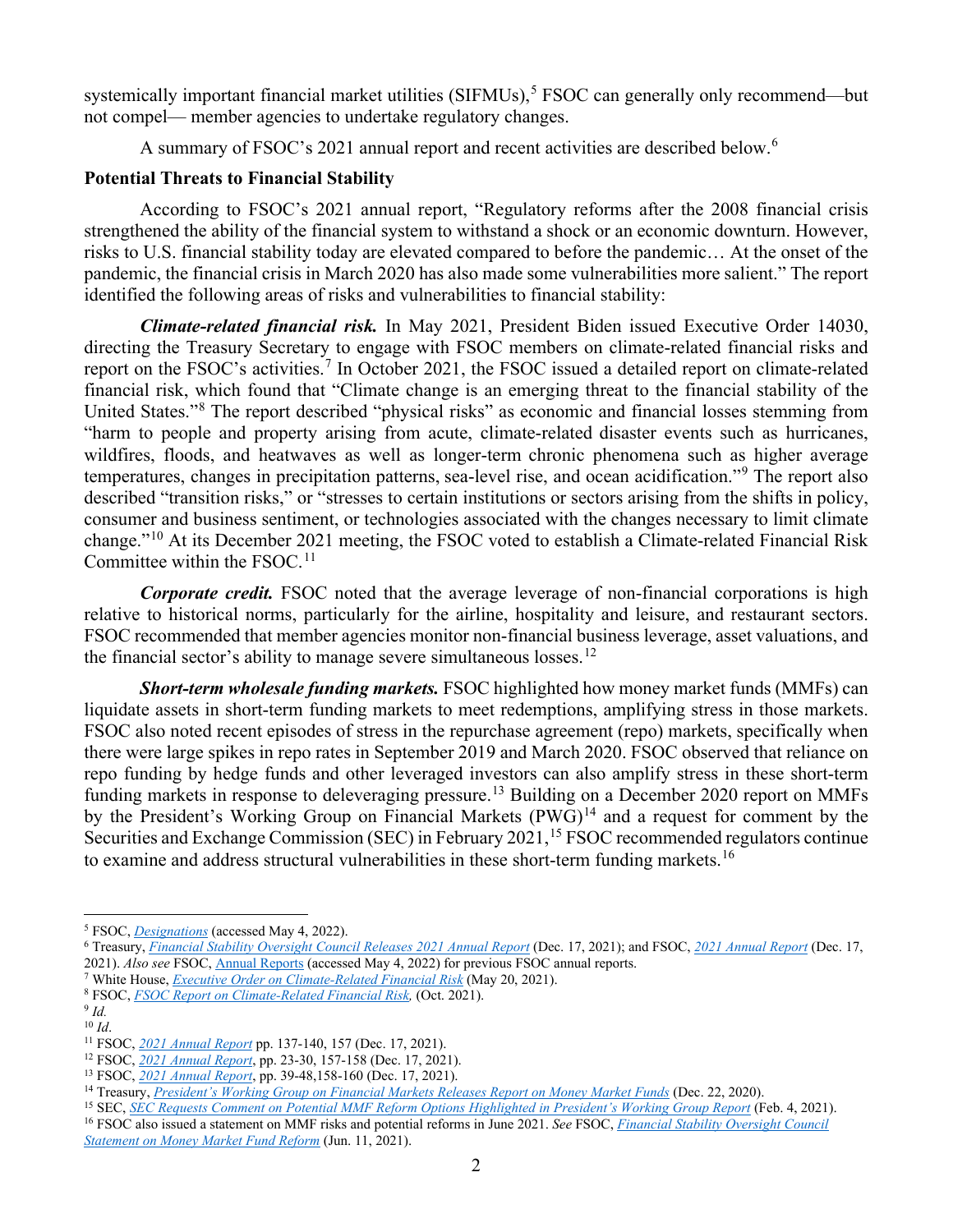*Residential real estate market.* FSOC described how nonbank mortgage companies increasingly play a significant role in the residential real estate market. However, many rely on short-term funding and are vulnerable to adverse market conditions, particularly given that many have limited loss-absorbing capacity. The Council recommended federal and state regulators should continue to coordinate to gather data, identify risks, and improve oversight of nonbank companies originating and servicing residential mortgages.<sup>[17](#page-2-0)</sup>

*Commercial real estate market.* According to FSOC, commercial real estate (CRE) properties in central business districts have faced stress due to the pandemic. If acute stress materializes in CRE markets, asset sales could lead to a cycle of lower valuations, potentially resulting in defaults that would negatively affect banks, given that they hold a large portion of CRE loans. FSOC recommended regulators improve bank capital and liquidity buffers to account for their CRE exposure.<sup>[18](#page-2-1)</sup>

*Large bank holding companies.* FSOC acknowledged how reforms following the 2008 financial crisis resulted in much stronger capital and liquidity positions at large, complex banks. However, they highlight a myriad of risks these firms face, including how the recent failure of Archegos underscored the importance of large banks having strong counterparty credit risk management practices.<sup>[19](#page-2-2)</sup> FSOC underscored the importance of regulators requiring large financial institutions to maintain sufficient capital and liquidity and the need to strengthen risk management practices by large banks.<sup>[20](#page-2-3)</sup>

*Investment funds.* The Council noted that open-end mutual funds holding primarily fixed-income instruments might be vulnerable to run risks. FSOC also identified a vulnerability on the use of leverage by investment funds, particularly hedge funds, in a period of stress when leverage can magnify losses or lead to margin calls, which can disrupt underlying markets in a liquidation. FSOC highlighted that it reconstituted its Hedge Fund Working Group and established an Open-end Fund Working Group to assess potential risks. FSOC also indicated its support of initiatives by the SEC and other agencies to address potential risks associated with investment funds, as well as data collection and other analysis to better identify these risks. $2<sup>1</sup>$ 

*Central counterparties (CCPs).* FSOC's annual report finds that CCPs provide significant benefits for the functioning of the financial system, and there are several layers of protections in current rules to address situations of default, however, FSOC notes that severe losses or the default by one or more clearing members could put a strain on the financial system. FSOC recommends regulators evaluate the adequacy of current safeguards and consider the tradeoff between counterparty risk and liquidity risk. FSOC also stressed the importance of resolution planning and supervisory stress tests of CCPs designated as systemically important financial market utilities (SIFMUs) by  $FSOC<sup>22</sup>$  $FSOC<sup>22</sup>$  $FSOC<sup>22</sup>$ 

*Alternative reference rates.* FSOC observed that the transition away from financial institutions utilizing the London Interbank Offered Rate (LIBOR) is entering a "critical stage" with multiple risks. One risk is if market participants do not transition to alternative rates with respect to legacy contractions in the event of LIBOR's cessation. FSOC noted that the Alternative Reference Rates Committee recommended the Secured Overnight Financing Rate (SOFR) as an alternative, and that regulators have issued guidance to help facilitate a smooth transition, but it urged market participants and regulators to

<sup>20</sup> FSOC, *[2021 Annual Report](https://home.treasury.gov/system/files/261/FSOC2021AnnualReport.pdf)*, pp. 77-93, 161-162 (Dec. 17, 2021).

<span id="page-2-0"></span><sup>17</sup> FSOC, *[2021 Annual Report](https://home.treasury.gov/system/files/261/FSOC2021AnnualReport.pdf)*, pp. 64-74, 160-161 (Dec. 17, 2021).

<span id="page-2-1"></span><sup>18</sup> FSOC, *[2021 Annual Report](https://home.treasury.gov/system/files/261/FSOC2021AnnualReport.pdf)*, pp. 74-77, 161 (Dec. 17, 2021).

<span id="page-2-2"></span><sup>19</sup> The Committee explored the lack of transparency with family offices, such as Archegos, in a hearing entitled, *[Game Stopped? Who Wins](https://financialservices.house.gov/events/eventsingle.aspx?EventID=407748)  [and Loses When Short Sellers, Social Media, and Retail Investors Collide, Part III](https://financialservices.house.gov/events/eventsingle.aspx?EventID=407748)* (May 6, 2021). In July 2021, the Committee subsequentl[y marked up](https://financialservices.house.gov/events/eventsingle.aspx?EventID=408113) and approve[d H.R.4620,](https://www.congress.gov/bill/117th-congress/house-bill/4620) sponsored by Rep. Alexandria Ocasio-Cortez (D-NY), to narrow the family office exemption from SEC investment adviser regulations regarding those with less than \$750 million in managed assets.

<span id="page-2-4"></span><span id="page-2-3"></span><sup>21</sup> FSOC, *[2021 Annual Report](https://home.treasury.gov/system/files/261/FSOC2021AnnualReport.pdf)*, pp. 93-116, 162-163 (Dec. 17, 2021).

<span id="page-2-5"></span><sup>22</sup> FSOC, *[2021 Annual Report](https://home.treasury.gov/system/files/261/FSOC2021AnnualReport.pdf)*, pp. 116-120, 163-165 (Dec. 17, 2021).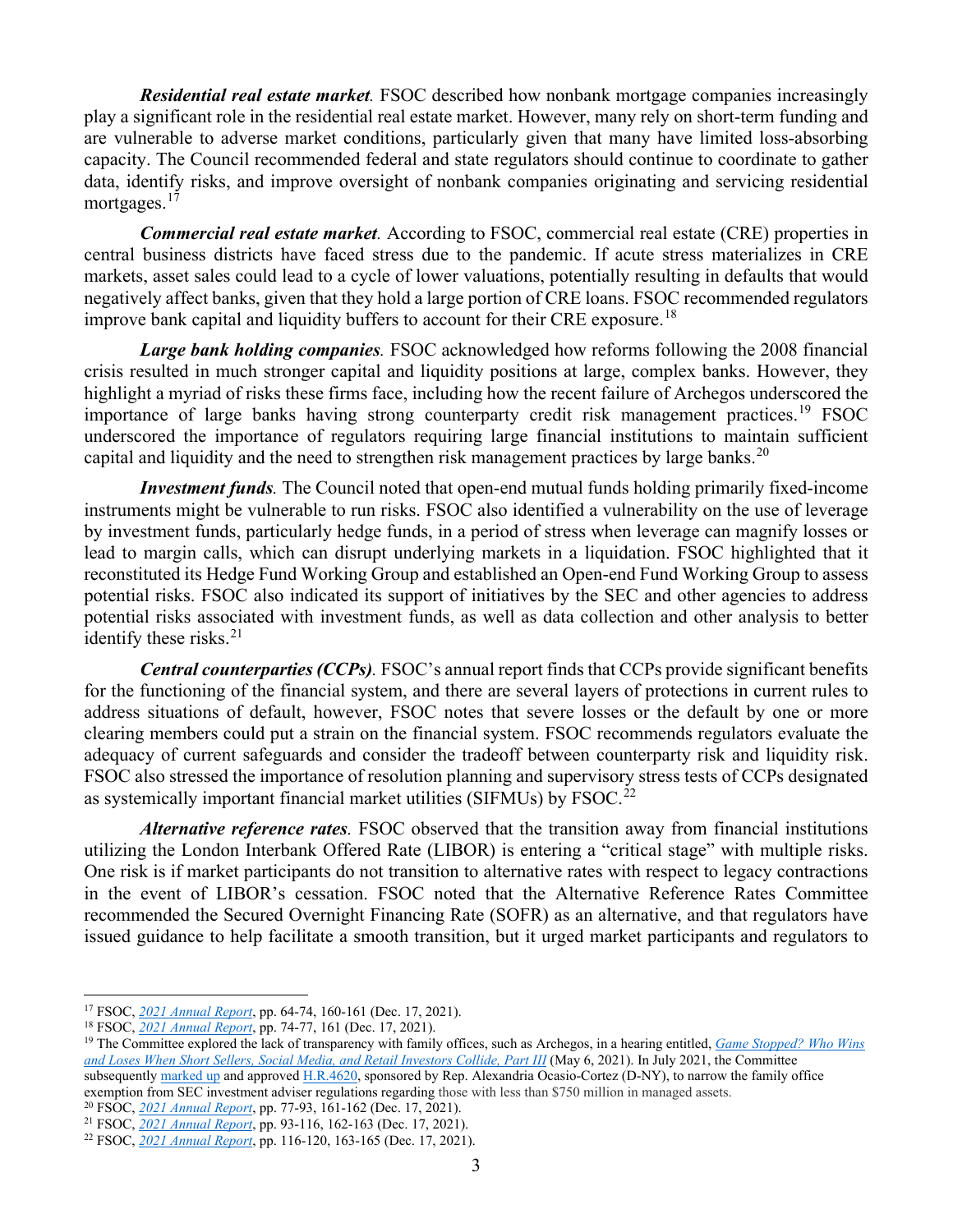remain vigilant.[23](#page-3-0) Since FSOC's annual report was issued, Congress enacted the Consolidated Appropriations Act of 2022 in March 2022, including the Adjustable Interest Rate (LIBOR) Act sponsored by Rep. Brad Sherman (D-CA). The law establishes a process to replace LIBOR in existing contracts with an alternative rate.<sup>[24](#page-3-1)</sup>

*Financial market structure.* FSOC discussed various risks, such as market volatility, that may arise from the structure of certain markets, including Treasuries, MBS, corporate bond markets, and shortterm funding, as well as the interlinkages between these markets. FSOC noted an interagency staff progress report was issued in November 2021, examining recent disruptions and potential reforms in the U.S. Treasury market.<sup>[25](#page-3-2)</sup> FSOC recommended regulators continue to evaluate market structure and ongoing changes that may have adverse impacts on market integrity and liquidity and consider increasing central clearing of Treasuries to improve market resilience while assessing the impact on liquidity.[26](#page-3-3)

*Cybersecurity*. Cybersecurity is an issue FSOC has consistently raised in its annual reports. In its 2021 report, FSOC highlighted new risks posed by the pandemic, ransomware incidents, and supply chain attacks, as well as the increased reliance on third-party service providers by financial institutions. However, FSOC identified regulatory gaps with respect to NCUA and FHFA that have limited authority with respect to overseeing such third-party service providers used by their regulated entities. FSOC also urged regulators to improve cybersecurity examinations of regulated entities.<sup>[27](#page-3-4)</sup>

*Data gaps and challenges.* FSOC explained that financial stress in 2008 and again in 2020 revealed data gaps with respect to "firm-level structure and ownership information, transaction data in certain important financial markets, and limitations in financial statement reporting for certain types of institutions," where jurisdictional or other differences in reporting requirements limit the usefulness of data in monitoring the financial system. The Council urged member agencies to improve coordination to harmonize various data collection standards.<sup>[28](#page-3-5)</sup>

*Financial innovation, digital assets, and the use of technology in financial services.* FSOC noted that financial innovation can bring about a range of benefits, though it can also create new risks. FSOC noted that speculation is driving the majority of digital asset activity currently, and that the instruments may be highly volatile, while also posing risks relating to illicit financing, cybersecurity, and privacy, among other risks.<sup>[29](#page-3-6)</sup> FSOC reviewed the PWG report on stablecoins,<sup>[30](#page-3-7)</sup> which are cryptocurrencies backed by reserve assets, and urged regulators to consider the recommendations contained in that report. FSOC also noted that FSOC will consider taking steps to address risks posed by stablecoins in the event Congress does not enact stablecoin legislation outlined in the PWG report. Regarding the rapid adoption of technology in the financial services, FSOC noted this could increase operational risks, especially when financial institutions rely on third parties. FSOC also noted that technology can help increase the participation of retail investors in U.S. equity markets, but that risks of increased price volatility and market manipulation driven through social media may emerge. FSOC also encouraged agencies to collaborate and monitor the effects of new financial products and services on consumers, regulated entities, and financial stability, as well as identify and address potential risks from these new products and services.

<span id="page-3-0"></span><sup>23</sup> FSOC, *[2021 Annual Report](https://home.treasury.gov/system/files/261/FSOC2021AnnualReport.pdf)*, pp. 120-123, 165-167 (Dec. 17, 2021).

<span id="page-3-1"></span><sup>&</sup>lt;sup>24</sup> National Law Review, *[Federal Enactment of Adjustable Interest Rate \(LIBOR\) Act](https://www.natlawreview.com/article/federal-enactment-adjustable-interest-rate-libor-act)* (Mar. 16, 2022).

<span id="page-3-2"></span><sup>25</sup> Treasury, Federal Reserve, Federal Reserve Bank of New York, SEC, and CFTC, *[Recent Disruptions and Potential Reforms in the U.S.](https://home.treasury.gov/system/files/136/IAWG-Treasury-Report.pdf)  [Treasury Market: A Staff Progress Report](https://home.treasury.gov/system/files/136/IAWG-Treasury-Report.pdf)* (Nov. 8, 2021).

<span id="page-3-3"></span><sup>26</sup> FSOC, *[2021 Annual Report](https://home.treasury.gov/system/files/261/FSOC2021AnnualReport.pdf)*, pp. 31-39, 167-168 (Dec. 17, 2021).

<span id="page-3-4"></span><sup>27</sup> FSOC, *[2021 Annual Report](https://home.treasury.gov/system/files/261/FSOC2021AnnualReport.pdf)*, pp. 125, 168-170 (Dec. 17, 2021).

<span id="page-3-5"></span><sup>28</sup> FSOC, *[2021 Annual Report](https://home.treasury.gov/system/files/261/FSOC2021AnnualReport.pdf)*, pp. 154-156, 170-171 (Dec. 17, 2021).

<span id="page-3-6"></span><sup>29</sup> FSOC, *[2021 Annual Report](https://home.treasury.gov/system/files/261/FSOC2021AnnualReport.pdf)*, pp. 123-125, 171-174 (Dec. 17, 2021).

<span id="page-3-7"></span><sup>30</sup> Treasury, *[President's Working Group on Financial Markets Releases Report and Recommendations on Stablecoins](https://home.treasury.gov/news/press-releases/jy0454)* (Nov. 1, 2021).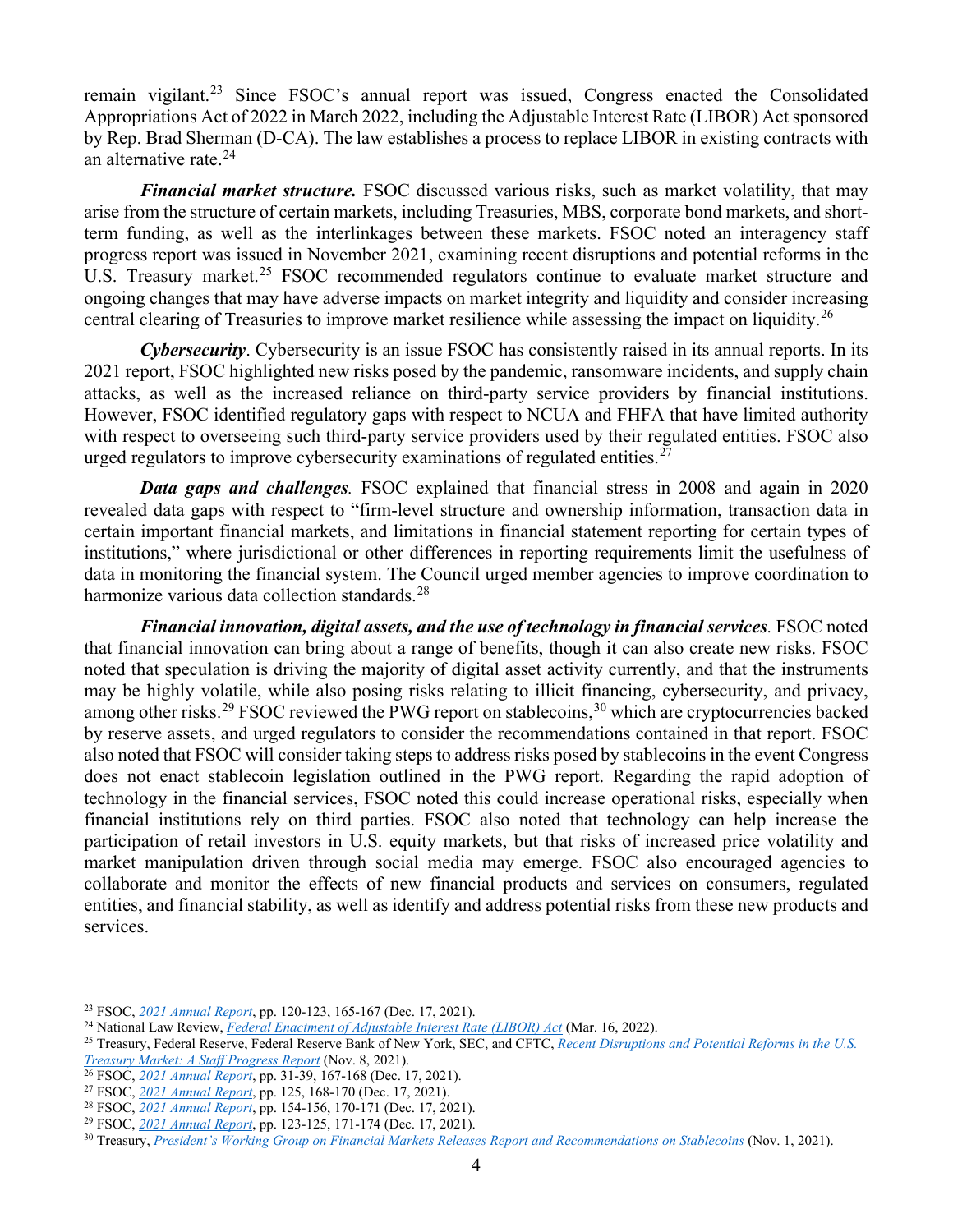*Managing vulnerabilities amid uneven and volatile global growth.* FSOC's annual report noted that "Risks include the possibility of higher-than-expected inflation leading to higher interest rates, causing losses at some financial institutions, higher borrowing costs, and the global economic recovery to lose momentum."<sup>[31](#page-4-0)</sup> This echoed language from the Federal Reserve's November 2021 financial stability report, which warned that "A steep rise in interest rates could lead to a large correction in prices of risky assets."<sup>[32](#page-4-1)</sup> Since both of these reports were published, persistent inflation has caused the monetary policy environment and outlook to tighten substantially. On May 4, 2022, the Federal Open Market Committee (FOMC) announced that it would raise the federal funds rate by 50 basis points, the largest interest rate increase at a FOMC meeting in over 20 years.<sup>[33](#page-4-2)</sup> Financial market participants now expect the federal funds rate to be roughly 3% at the end of  $2022$ ,<sup>[34](#page-4-3)</sup> more than 2% above what monetary policy officials were projecting in December 2021.[35](#page-4-4)

#### **Additional FSOC Activities and Background**

*FSOC and OFR Funding and Staffing.* During the Trump Administration, the budget and staffing levels for FSOC as well as OFR were significantly reduced. One analysis noted FSOC's budget was reduced by more than 25 percent and staffing was reduced by almost 60 percent, and OFR's staffing levels were cut by more than half.<sup>[36](#page-4-5)</sup> According to the Biden Administration's budget proposal for fiscal year (FY) 2023, FSOC is expected to double its staffing to 27 full-time equivalent staff (FTEs) compared to 14 FTEs in FY 2021, whereas OFR is expected to increase its staffing to 163 FTEs in FY 2023 compared to 111 FTEs in FY 2021.[37](#page-4-6)

*Guidance on FSOC Designations Process***.** In December 2019, FSOC, under the Trump Administration issued final guidance on nonbank designations by unanimous vote.<sup>[38](#page-4-7)</sup> The guidance would require, among other things, for FSOC to pursue a SIFI designation if a systemic risk cannot be addressed through an activities-based approach, and require a cost-benefit analysis of any designation. The guidance garnered strong concerns. In a 2019 letter to Treasury Secretary Mnuchin and Fed Chair Powell from former Fed Chairs Yellen and Bernanke, along with former Treasury Secretaries Geithner and Lew, the group warned, "Though framed as procedural changes, these amendments amount to a substantial weakening of the post-crisis reforms. These changes would make it impossible to prevent the build-up of risk in financial institutions whose failure would threaten the stability of the system as a whole."[39](#page-4-8) While several stakeholders have urged FSOC to repeal this guidance,  $40$  it remains in place.

*FSOC Statement on Nonbank Financial Intermediation*. On February 4, 2022, FSOC issued a statement discussing evolving financial stability risks posed by nonbank financial intermediation, particularly with respect to hedge funds, open-end funds, and money market funds. The statement identifies various regulatory work streams and recommendations to better identify and mitigate these  $risks$ .<sup>[41](#page-4-10)</sup>

<span id="page-4-0"></span><sup>31</sup> *Id.*

<span id="page-4-1"></span><sup>32</sup> Federal Reserve, *[Financial Stability Report,](https://www.federalreserve.gov/publications/files/financial-stability-report-20211108.pdf)* (Nov. 2021).

<span id="page-4-2"></span><sup>33</sup> Washington Post, *[Fed raises rates by half a percentage point in fight against inflation,](https://www.washingtonpost.com/us-policy/2022/05/04/fed-rate-hike-inflation-may/)* (May 4, 2022).

<span id="page-4-3"></span><sup>34</sup> CME Group, *Fed Watch Tool*[,](https://www.cmegroup.com/trading/interest-rates/countdown-to-fomc.html) (May 2022) 35 Federal Open Market Committee, *[Summary of Economic Projections,](https://www.federalreserve.gov/monetarypolicy/files/fomcprojtabl20211215.pdf)* (Dec. 15, 2021).

<span id="page-4-5"></span><span id="page-4-4"></span><sup>&</sup>lt;sup>36</sup> Gregg Gelzinis, *[5 Priorities for the Financial Stability Oversight Council](https://www.americanprogress.org/article/5-priorities-financial-stability-oversight-council/)*, Center for American Progress (Mar. 2021).

<span id="page-4-6"></span><sup>37</sup> Treasury, *Budget Documents - [Congressional Justification](https://home.treasury.gov/about/budget-financial-reporting-planning-and-performance/budget-requestannual-performance-plan-and-reports/budget-documents-congressional-justification)* (accessed May. 4, 2022).

<span id="page-4-8"></span><span id="page-4-7"></span><sup>&</sup>lt;sup>38</sup> FSOC, <u>Authority to Require Supervision and Regulation of Certain Nonbank Financial Companies, 84 FR 49, Mar. 13, 2019, p. 9028, <br><sup>39</sup> See Alan Rappeport, *Former Top Financial Regulators Warn Against Move to Ease Ove</u>* 2019, *and [Letter from Timothy F. Geithner, Jacob J. Lew, Ben S. Bernanke, and Janet L. Yellen](https://int.nyt.com/data/documenthelper/887-bernanke-geithner-lew-yellen-letter/a22621b202dfcb0fe06e/optimized/full.pdf)* to Steven L. Mnuchin and Jerome H. Powell, May 13, 2019.

<span id="page-4-9"></span><sup>40</sup> *See* FSC, *[Waters Provides Recommendations to President-Elect Biden on Trump Actions to Reverse](https://financialservices.house.gov/news/documentsingle.aspx?DocumentID=407055)* (Dec. 4, 2020); and Americans for Financial Reform, *[Letter to Secretary Yellen on Restoring FSOC's Ability to Fully Execute its Authority Under Dodd Frank](https://ourfinancialsecurity.org/2022/01/letters-to-regulators-letter-to-secretary-yellen-on-restoring-fsocs-ability-to-fully-execute-its-authority-under-dodd-frank/)* (Jan. 24, 2022).

<span id="page-4-10"></span><sup>41</sup> FSOC, *[Financial Stability Oversight Council Statement on Nonbank Financial Intermediation](https://home.treasury.gov/system/files/261/FSOC_Nonbank_Financial_Intermediation.pdf)* (Feb. 4, 2022).